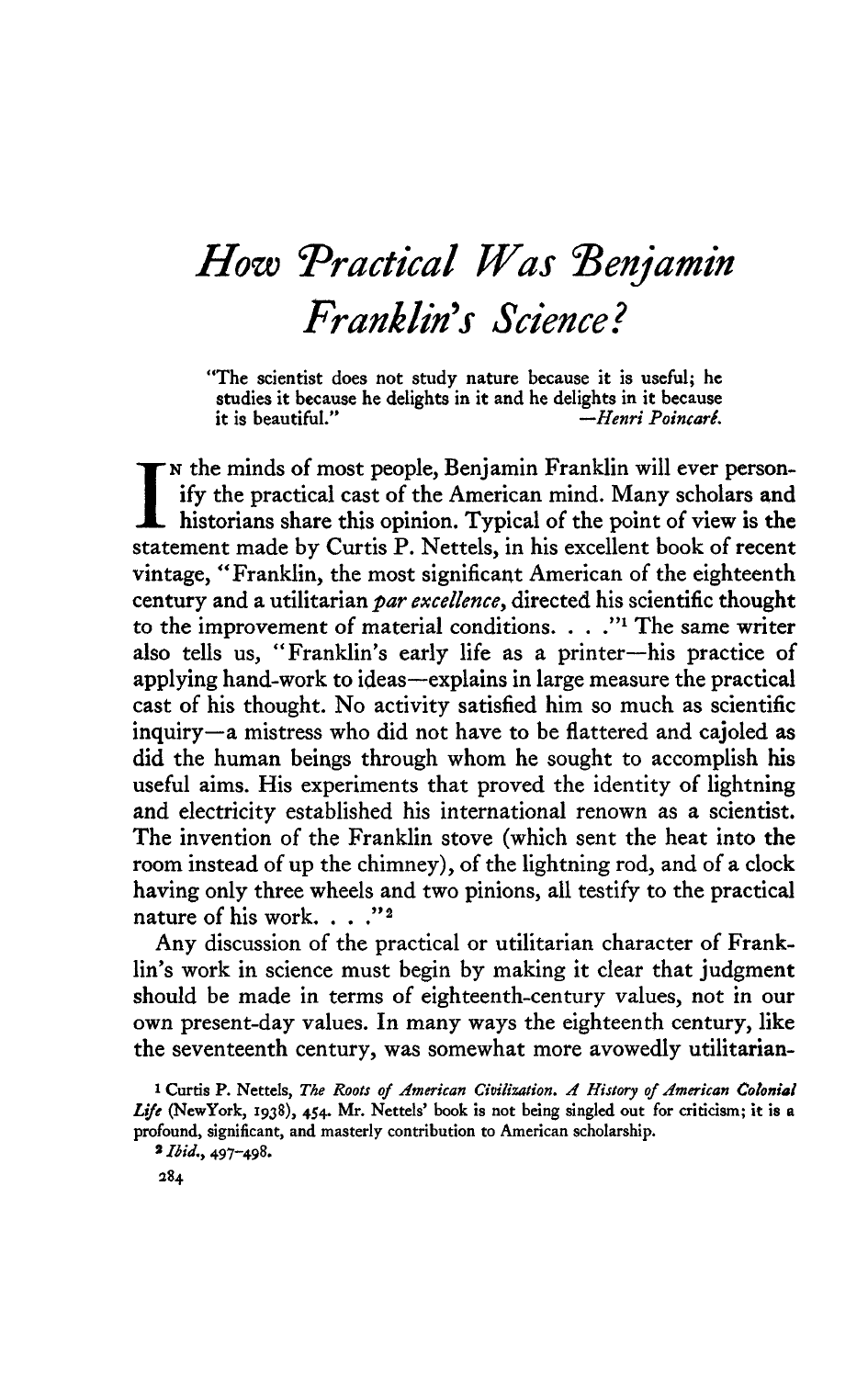minded in things pertaining to science than our own age. The influence of Lord Bacon was strong, especially in England (and therefore in the American colonies), and the Baconian spirit embodied an element of putting scientific discoveries to work for the improvement of man's material condition. No one would deny that Benjamin Franklin, a follower of the English school, was interested in putting his own scientific discoveries, *once they were made,* to some practical use. But this is greatly different from saying that he ''directed his scientific thought to the improvement of material conditions." Let us examine some examples to see what he really did.

One of the statements usually quoted to illustrate Franklin's point of view is one which he made after a description of how he had discovered that the calorific effects of the sun's rays were absorbed in varying degrees by the same material dyed in different colors. This statement reads:

**What signifies Philosophy that does not apply to some Use? May we not learn from hence, that black Clothes are not so fit to wear in a hot Sunny Climate or Season, as white ones; because in such Cloaths [!] the Body is more heated by the Sun when we walk abroad, and are at the same time heated by the Exercise, which double Heat is apt to bring on putrid dangerous Fevers? That Soldiers and Seamen, who must march and labour in the Sun, should in the East or West Indies have an Uniform of white? That Summer Hats, for Men or Women, should be white, as repelling that Heat which gives Headaches to many, and to some the fatal Stroke that the French call** *Coup de Soleil?* **That the Ladies' Summer Hats, however, should be lined with Black, as not reverberating on their Faces those Rays which are reflected upwards from the Earth or Water? That the putting a white Cap of Paper or Linnen** *within* **the Crown of a black Hat, as some do, will not keep out the Heat, tho' it would if placed** *without}* **That Fruit-Walls being black'd may receive so much Heat from the Sun in the Daytime, as to continue warm in some degree thro\* the Night, and thereby preserve the Fruit from Frosts, or forward its Growth?—with sundry other particulars of less or greater Importance, that will occur from time to time to attentive minds? [Franklin to Mary Stevenson, September 20, 1761].<sup>3</sup>**

This document can be interpreted in one way only. It is an example of how Franklin, *having made* his discovery, thought of ways in which it could be used. He did not make the original experiments with any practical end in view; in fact, when he made the experiments, he could not have known that there would be any possible practical application, since at that time the fact of varying absorption as a

**3 Quoted from A. H. Smyth (editor),** *The Writings of Benjamin Franklin* **(New York, 1905-1907), IV, 11 iff.**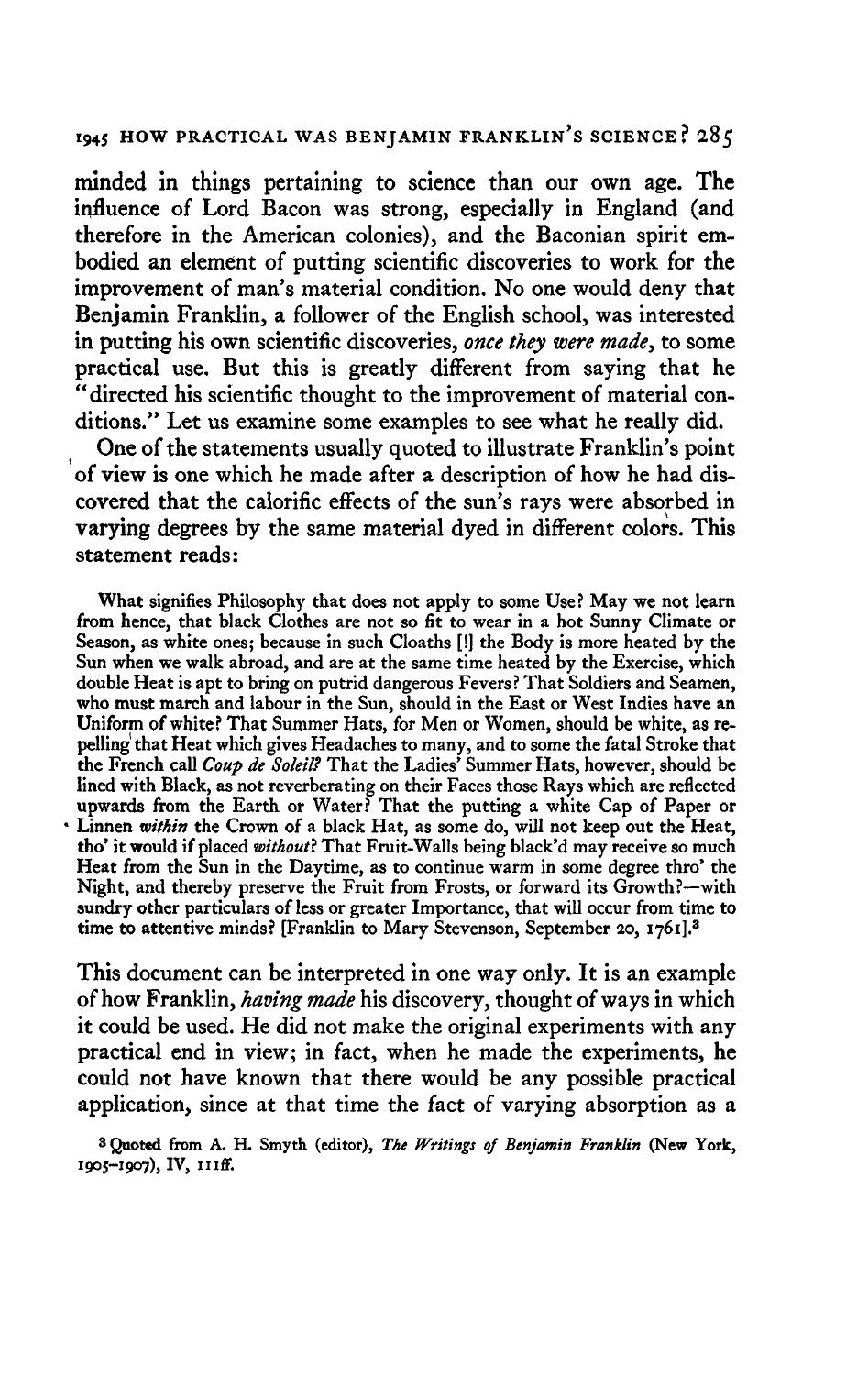function of color was not even known to exist. It was discovered as a result of his experiments. Furthermore, the original experiments on which the application was based had been made at least twentyfive years before the letter quoted above was written, and probably had been made as early as 1729, if not earlier. And yet there was no thought of possible application, at least according to the available writings of Franklin, until 1761 !<sup>4</sup>

The statement is also made that "utilitarianism governed Franklin's conception of science—he once apologized for spending time in a mathematical exercise which could have no useful bearing  $\ldots$ ."<sup>5</sup> The mathematical exercise referred to by the various writers who make such a statement is presumably that of making magic squares and magic circles. The story of Franklin's interest in these mathematical curiosities is best told by himself:

Being one day in the country, at the house of our common friend, the late learned Mr. *Logan,* he shewed me a folio *French* book, filled with magic squares, wrote, if I forget not, by one M. Frenicle [Bernard Frenicle de Bessy. *Traite des triangles rectangles en nombre.* (Paris, 1676)], in which, he said, the author had discovered great ingenuity and dexterity in the management of numbers; and, though several other foreigners had distinguished themselves in the same way, he did not recollect that any one *Englishman* had done any thing of the kind remarkable.

I said, it was, perhaps, a mark of the good sense of our *English* mathematicians, that they would not spend their time in things that were merely difficiles nuga, incapable of any useful application. He answered, that many of the arithmetical or mathematical questions, publickly proposed and answered in *England^* were equally trifling and useless. "Perhaps the considering and answering such questions," I replied, "may not be altogether useless, if it produces by practice an habitual. readiness and exactness in mathematical disquisitions, which readiness may, on many occasions, be of real use." "In the same way," says he, "may the making of these squares be of use." I then confessed to him, that in my younger days, having once some leisure, (which I still think I might have employed more usefully) I had amused myself in making these kinds of magic squares, and, at length, had acquired such a knack at it, that I could fill the cells of any magic square, of reasonable size, with a series of numbers as fast as I could write them, disposed in such a manner, as that the sums of every row, horizontal, perpendicular, or diagonal, should be equal.  $\ldots$ <sup>6</sup>

*\*Cf.* I. Bernard Cohen, "Franklin's Experiments on Heat Absorption as a Function of Color," *Isis,* XXXIV (1943), 404^

5 Merle Curti, *The Growth of American Thought* (New York and London, 1943), 98. This splendid book tends to be more moderate than many others. Thus, the statement quoted above is modified by the statement that despite the fact that Franklin's conception of science was governed by utilitarianism, "it did not exclude a larger vision."

6 Smyth, *Writings,* II, 456E, 46off.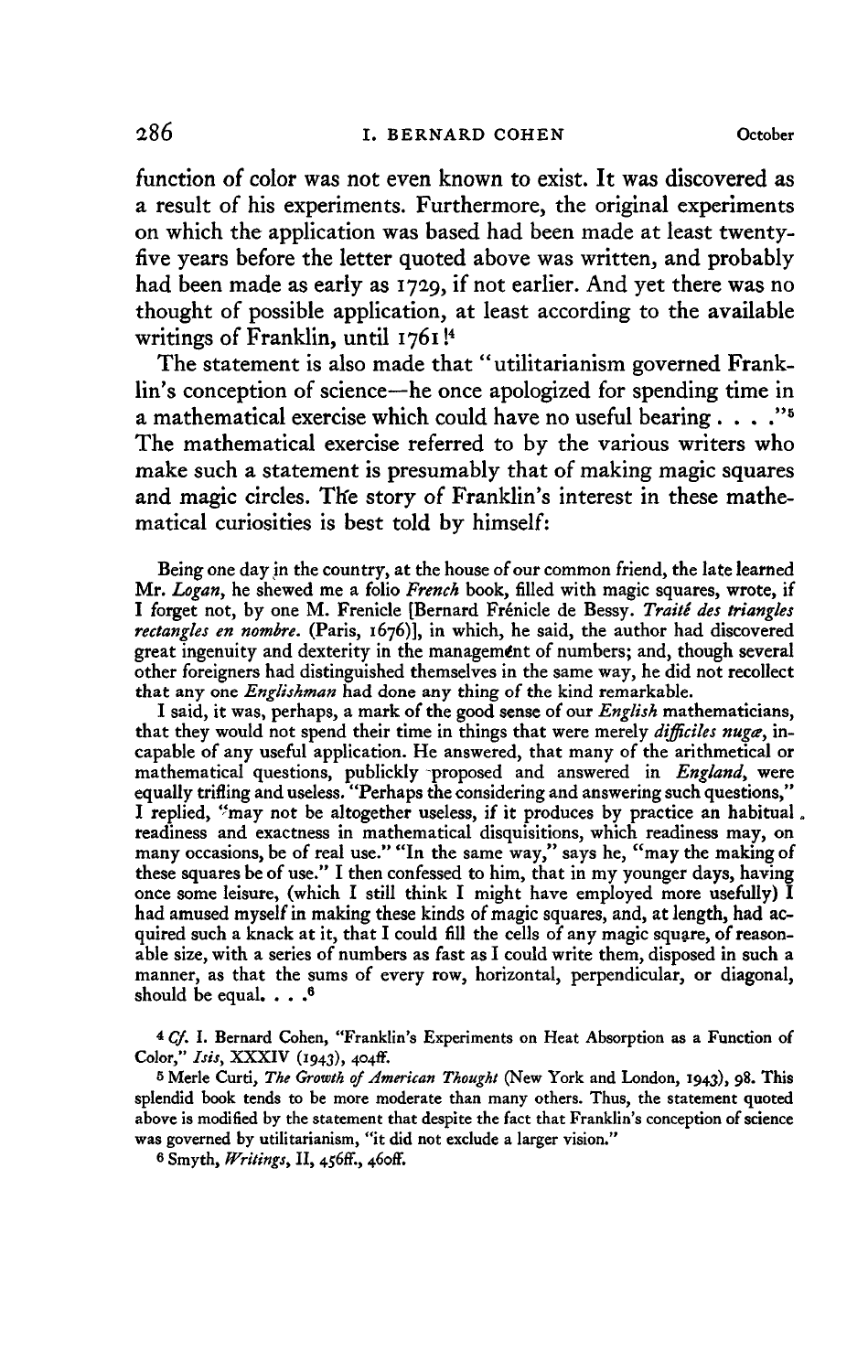Franklin's interest in these magic squares, and in magic circles, continued despite his acknowledgment that they were useless and even a trivial waste of time. He corresponded about them and even consented to having one of them reproduced in the supplementary portion of the fourth English and third French edition of his book, *€xperiments and Observations on Electricity?* And he wrote to his English friend and patron, Peter Collinson, "I am glad the perusal of the magical squares afforded you any amusement. I now send you the magical circle."<sup>8</sup>

Among the uses that these magic squares might have, Franklin notes the possibility of affording a means of perfecting one's skill in arithmetic. In Franklin's own case, it seems to have worked. In his autobiography he tells us that at the "school for writing and arithmetic " whidh he attended until he was ten years old, "I failed in the arithmetic, and made no progress in it."<sup>9</sup> Yet, the letter above indicates that he had, in the end, acquired considerable arithmetical skill. Ifranklin's earlier ideas on this subject may be found developed at large in an article entitled, "On the Usefulness of the Mathematics," published in the *Pennsylvania Gazette*, October 30, 1735.<sup>10</sup> It begins with the statement that arithmetic is useful in "business, commerce, trade, or employment," even for the "merchant and shopkeeper." As for geometry, "no curious art, or mechanic work, can either be invented, improved, or performed, without its assisting principles." This subject, therefore, is of great and indispensable use to astronomers, geographers, mariners, architects, engineers, surveyors, and so on.

But the "usefulness of the mathematics" is not limited to such obviously practical ends. We are told, for example: *"Mathematical demonstrations*are a logic of as much or more use, than that commonly learned at schools, serving to a just formation of the mind,

**7 The various editions of this book are listed and collated in I. Bernard Cohen (editor),** *Benjamin Franklin's Experiments***,** *a new edition of Franklin's "Experiments and Observations<sup>f</sup> on Electricity***,"** *edited with a critical and historical/introduction* **(Cambridge, 1941), introduction/** 139ff.

**8 Smyth,** *Writings,* **II, 460.**

**9 "Autobiography," in Smyth,** *Writings,* **I,** *133.* **/**

**10 Reprinted in Jared Sparks (editor),** *The Works of Benjamin Franklin; containing several political and historical tracts not included in any former edition, and many letters official and private not hitherto published; with notes and a life of the author* **(Philadelphia, revised edition, n.d.), H,** *66ff.*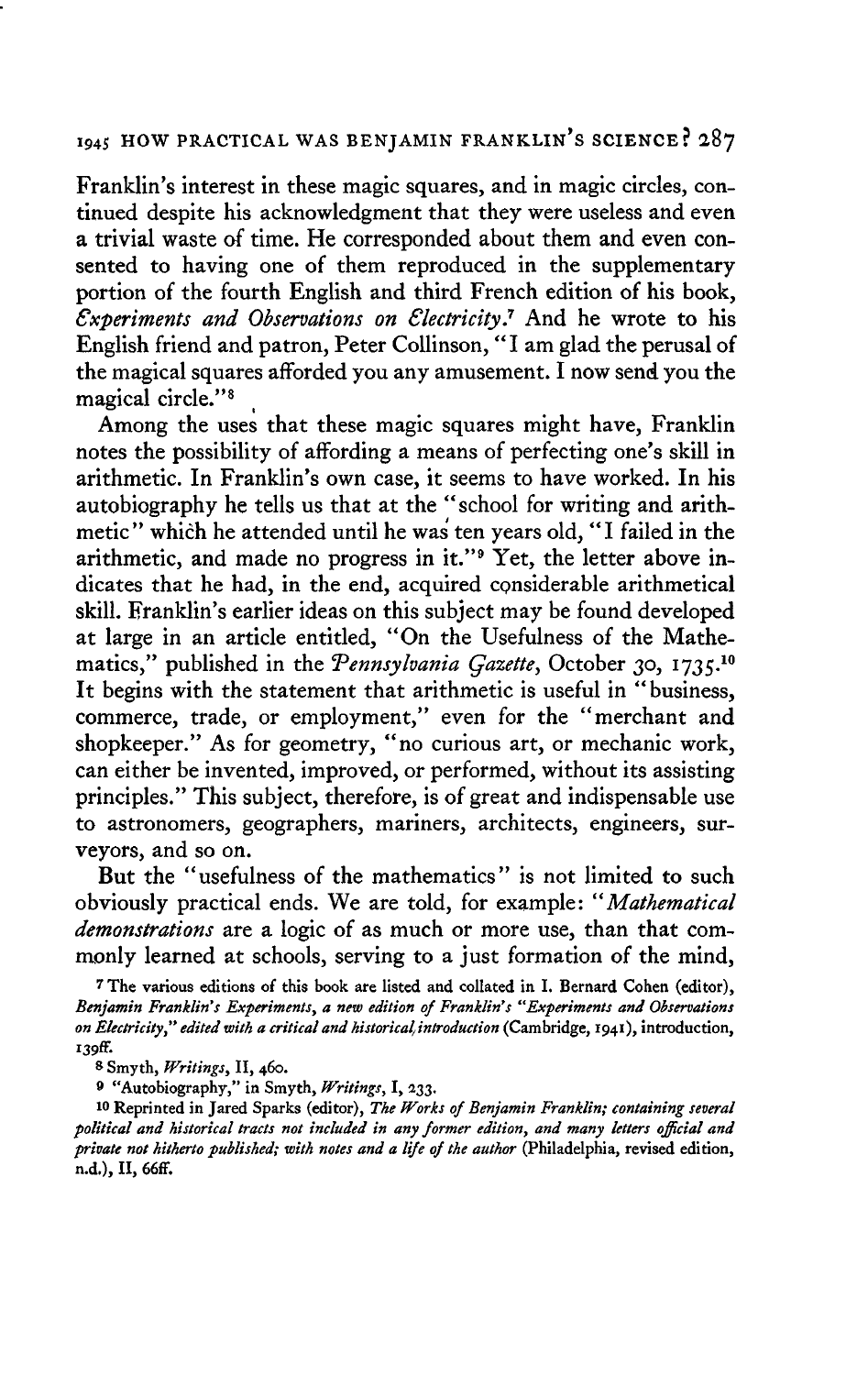enlarging its capacity, and strengthening it so as to render the same capable of exact reasoning, and discerning truth from falsehood in all occurrences, even subjects not mathematical." "To give a man the character of universal learning, who is destitute of a competent knowledge of the mathematics" is not, we are told, unreasonable or unjust.

In this instance, the fact of -the matter is that Franklin made protestations of his lack of interest in non-useful subjects, even to the point of being glad that Englishmen had not bothered to waste time on such wills-o'-the-wisp as magic circles. Alas, they were not simply being Baconians uninterested in things of no use, nor were they following the precept of Robert Boyle: "The other humane studies I apply myself to are natural philosophy, the new mechanics and husbandry, according to the principles of our new philosophical colledge that value no knowledge but *as it hath a tendency to use?<sup>9</sup>* One of the interesting facts of the history of mathematics is that in contrast to the great period of the seventeenth century and that of the nineteenth and twentieth centuries, English mathematicians of the eighteenth century produced little of great value, especially as compared to that produced on the Continent, in France for example. And if Franklin seems to have apologized for so wasting his time, he nevertheless continued to spend a good bit of his leisure and interest on this useless subject. We must judge his scientific interests by their own nature, not what he said about them.

Magic squares and circles appealed to Franklin's curiosity. They were a kind of game or puzzle. During the debates in the Assembly, he tells us, "I was at length [so] tired with sitting there . . . that I was induc'd to amuse myself with making magic squares or circles, or any thing to avoid weariness."<sup>11</sup> The pursuit of higher mathematics is in any case, according to the late great German mathematician, David Hilbert, like playing a game in which one sets  $up^{\sim}$ the rules or operations and sees what results arise from' the proper manipulation of the meaningless entities represented by the symbols.

The true test of Franklin's scientific interest must come from the field in which he did his most significant work and which brought about his everlasting international fame, that of electricity. In this connection, most accounts lay great stress on his kite experiment and

**U "Autobiography," in Smyth,** *Writings,* **I, 374.**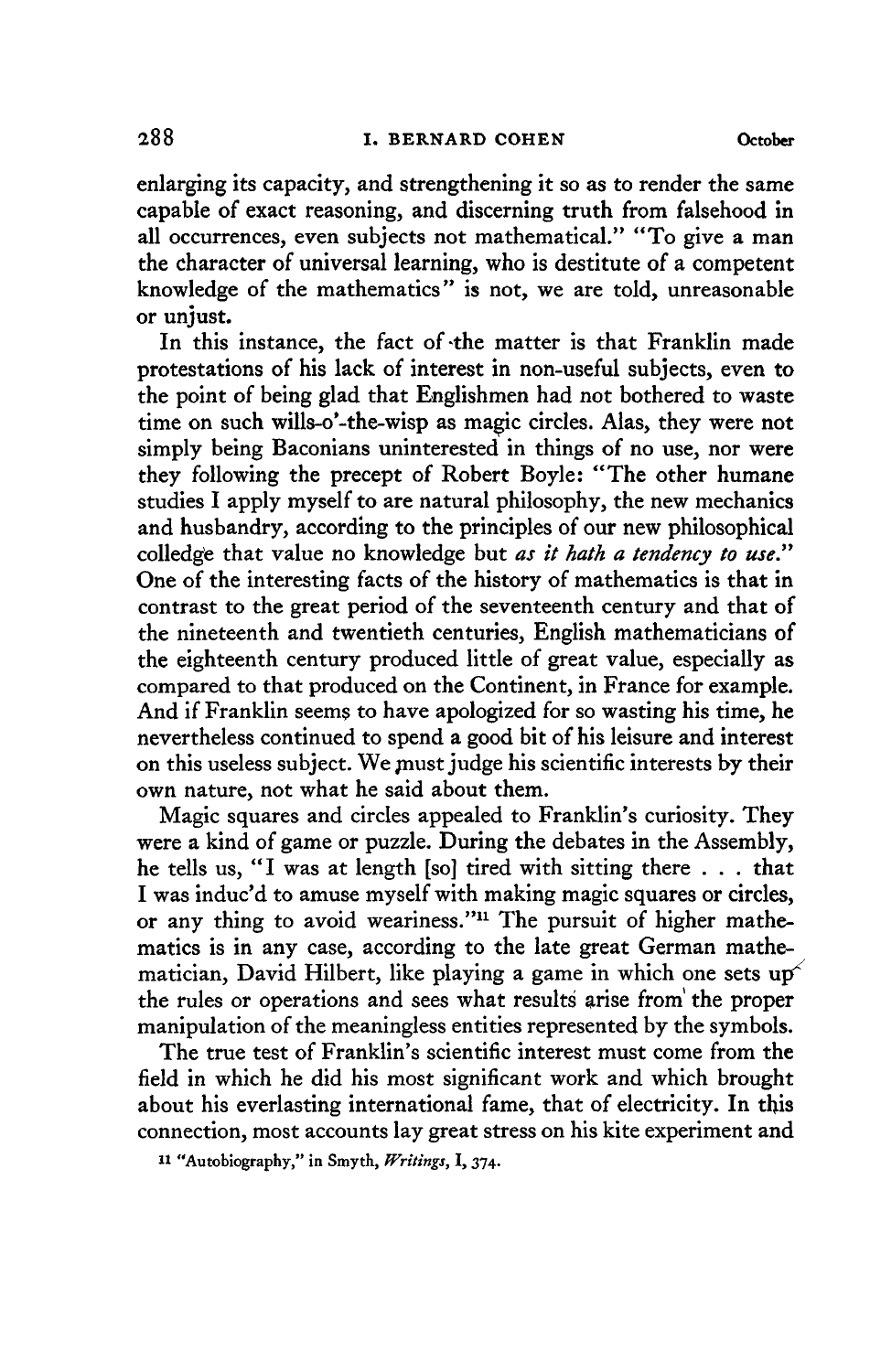his invention of the lightning rod. One writer tells us: "The invention of the lightning rod was only one illustration of Franklin's conviction that science should promote general well-being."<sup>12</sup> No one in his right mind would think for a moment of denying that Franklin's invention of the lightning rod was a practical one. But it was an invention, and it must be classed along with other inventions like bifocal eyeglasses, the so-called Franklin stove, and others.

There is only one difference between Franklin's invention of the lightning rod and other inventions of his. This particular invention was made possible by Franklin's own investigation into the phenomena of pure science. Franklin's interest in the subject of electricity was aroused by his contact with an itinerant lecturer on scientific subjects, Dr. Adam Spencer, whom he met first in Boston in 1743 and whom he saw again when Spencer visited Philadelphia in the following year.<sup>13</sup> Soon after, he received a gift of some electrical apparatus with directions as to how to use it and began to experiment. Franklin wrote a letter to Collinson thanking him for the gift on March 28, 1747, stating: "I never was before engaged in any study that so totally engrossed my attention and my time as this has lately done."<sup>14</sup>  *> •*

Two letters describing the experiments and the conclusions to be drawn from them followed on May 25, 1747, and July 28, 1747.<sup>15</sup> It is very interesting to note that these two letters, of some length, nowhere refer to any practical matter, or to any possible practical use to the new discoveries. Franklin was simply interested in a new subject, one'in which he found that he had considerable talent for investigation. As results were forthcoming, he continued his experiments with nothing other than the motive which impels any other scientific investigator: he wanted to find the truth of the matter at hand, and that was all there was to it. On August 14, 1747, after the two long letters just mentioned had been sent, Franklin wrote a very interesting, short note to Collinson, in which he declared that some of his theoretical conclusions appeared to have been a little hasty, that new experimental data seemed not to accord with his principles

<sup>12</sup> Curti, *Growth,* p. 98.

<sup>13</sup> *Cf.* L Bernard Cohen," Benjamin Franklin and the Mysterious Dr. Spencer, the Date and Source of Franklin's Interest in Electricity," *Journal of the Franklin Institute,* 235 (1943), iff. 14 Cf. Cohen, ed., Franklin's Experiments, p. 170.

<sup>15</sup> *Ibid.,* I7iff., I79ff.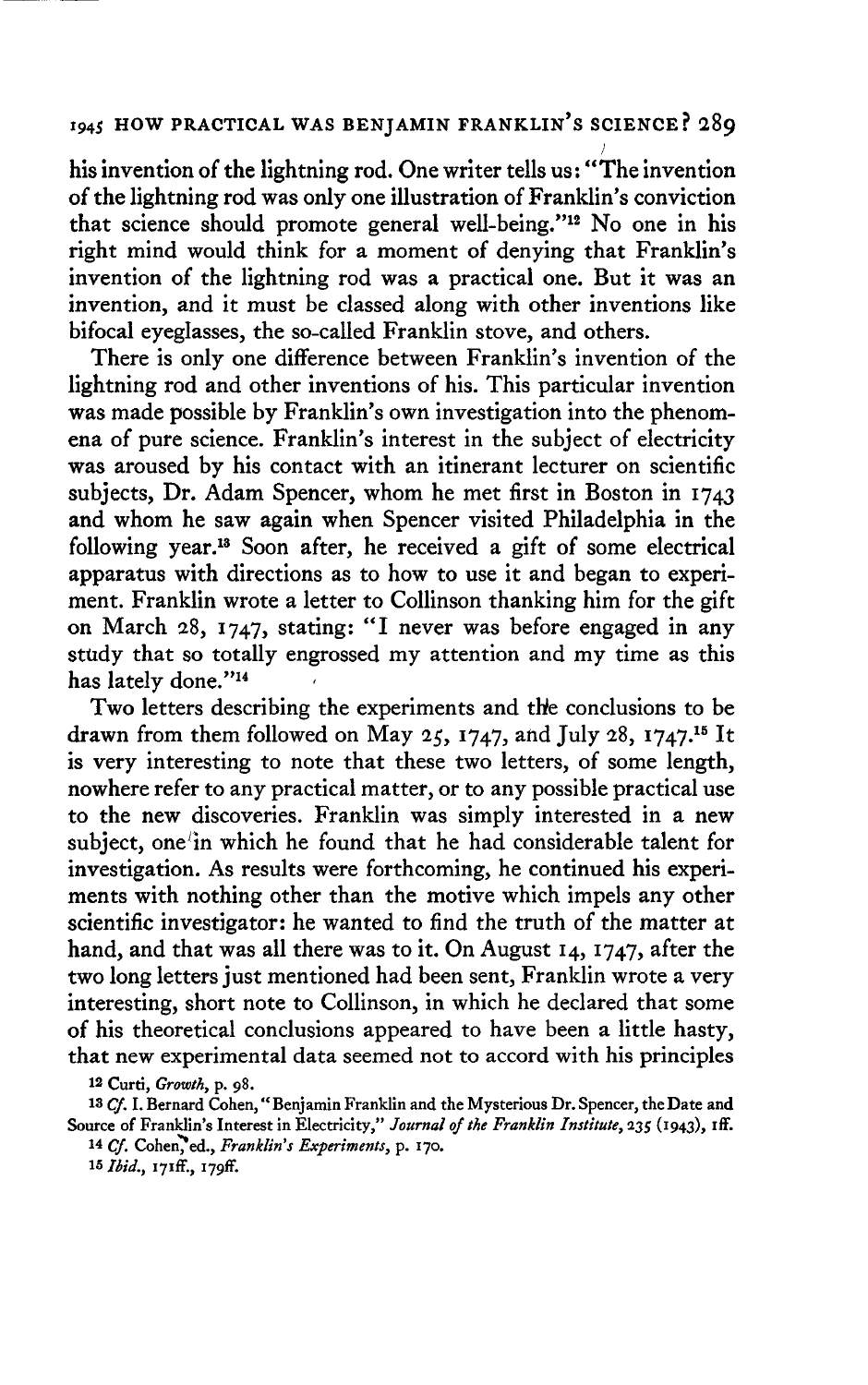as originally laid down. Thereupon he added: [italics are his own] "In going on with these Experiments, how many pretty systems do we build, which we soon find ourselves oblig'd to destroy! If there is no other Use diseover'd of Electricity, this, however, is something considerable, that it may *help to make a vain Man humble"<sup>1</sup> \** Another long letter to Collinson followed on April 29, 1749. This letter contained much new material and ended on the following humorous note:

Chagrined a little that we have been hitherto able to produce nothing in this way of use to mankind; and the hot weather coming on, when electrical experiments are not so agreeable, it is proposed to put an end to them for this season, somewhat humorously, in a party of pleasure, on the banks of *SkuylkiL* Spirits, at the same time, are to be fired by a spark sent from side to side through the river, without any other conductor than the water; an experiment which we some time since performed, to the amazement of many. A turkey is to be killed for our dinner by the *electrical shock,* **and roasted by the** *electrical jack,* **before a fire kindled by the** *electrified bottle:* when the healths of all the famous electricians in *England, Holland, France,* and *Germany* are to be drank in *electrified bumpers,* under the discharge of **guns from the** *electrical battery}<sup>7</sup>*

Thus far, surely, despite Franklin's statement that he and his coworkers were "chagrined a little," nothing of practical use had come out of the research.

Yet much of great value to the world of science had been found. Franklin had completed his analysis of the capacitor, or condenser, then known as the Leyden jar; he had formulated his great theory of a single fluid "plus or minus," "positive or negative," he had found the effect of shape of conductors, he had discovered the function of insulation and grounding in charging bodies, and had unified all existing knowledge of this subject as well as made his own additions thereto. As yet, this subject was of *no practical value.* His work was acknowledged by the members of the Royal Society as a significant contribution to our knowledge of nature and his findings were printed in a small pamphlet that was soon translated into French.

Franklin's experiments and observations had led him to notice the similarity between an electric spark and a flash of lightning and his own work showed him the way to test this hypothesis. This test took

*iGIMd.,63.* 17 *Ibid.,* 199-200. <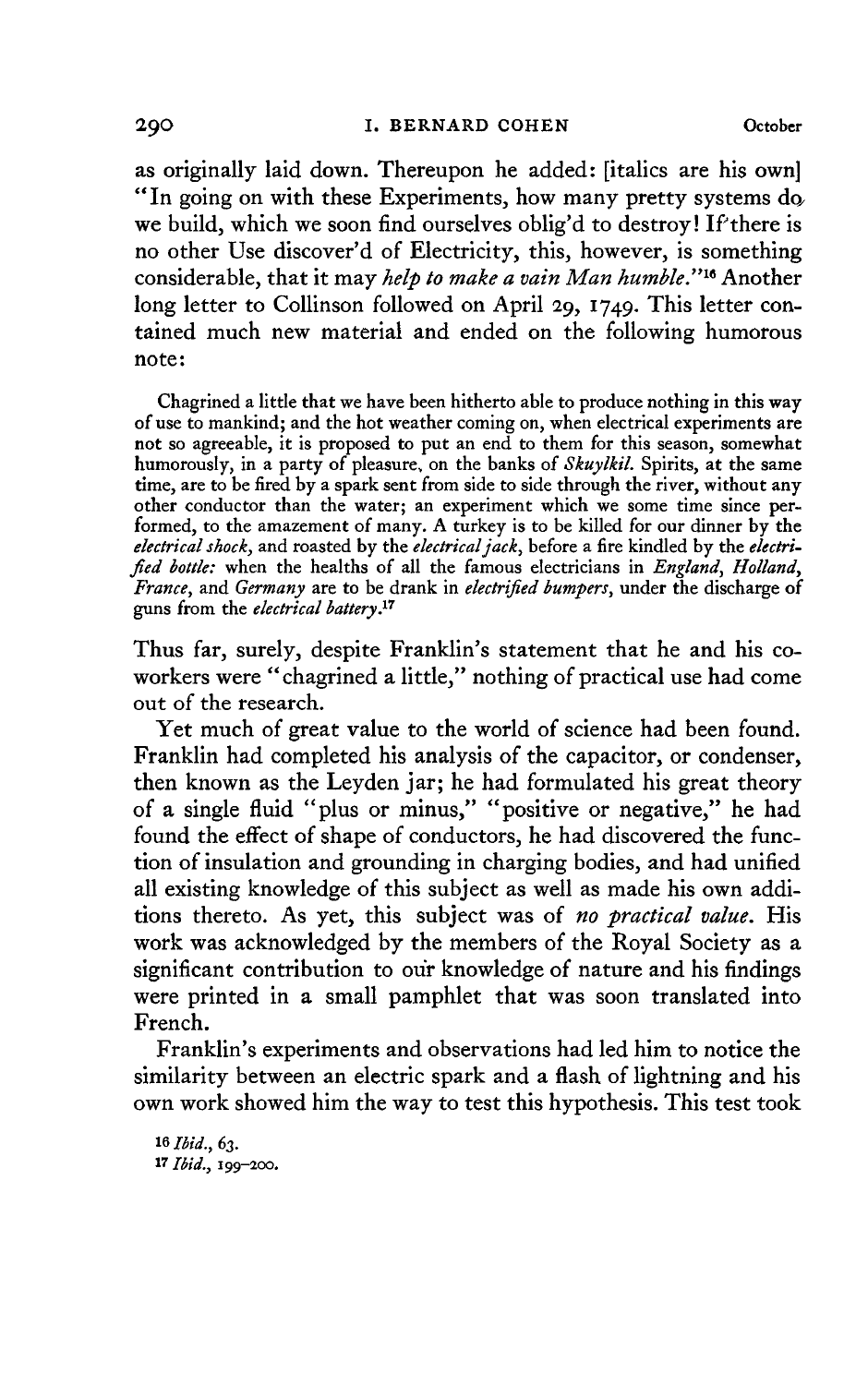the form of the guard-box experiment and was successfully carried to its conclusion by the French translator of his book. As an afterthought, Franklin proposed the experiment of the kite and carried this through himself as we all know.<sup>18</sup>

The practical invention of the lightning rod followed directly from Franklin's own research. If lightning is electrical, it must follow the same laws as those governing electrical action. Thus, the electricity of clouds will be attracted best by means of a pointed conductor (a discovery of his). But the pointed conductor must be grounded (another discovery of his). Finally, the electricity will choose to pass through a good metallic conductor rather than through the poor conductor of which the protected edifice is built (another discovery of his). Only after Franklin had made these discoveries could an experimental test be devised to see whether lightning were truly an electrical phenomenon. Others before him had guessed at the truth of this matter but could not prove it. The same discoveries of Franklin's also laid the basis for his invention of the lightning rod. He thought, however, that the clouds were charged plus and had an excess of fluid which could be drawn out of them, thereby *preventing* a stroke. As it turned out, the rod did not work in this way so much as it did to *conduct* the stroke when it actually occurred.

The success of his invention of the lightning rod must have given him great pleasure in discovering something useful to man. All scientists, of whatever century and in any field, experience the same pleasure when a discovery of theirs eventually leads to some useful application. But, in this case as in many others, no one could have predicted the practical result since no one knew at the beginning of the research where the experiments would lead. Franklin was interested in discovering truths; he did not know beforehand that he would discover the nature of the condenser, the function of grounding and insulating, relative conductivities, the nature of pointed conductors, much less the electrical nature of lightning. The latter was the crowning element in the public mind that set the seal to his fame. But his interest and enthusiasm were never dampened in the early days by the fact that he was simply discovering interesting and curious aspects of the world of nature. Had "utilitarianism governed

18 The chronology of the kite has been worked out in Carl Van Doren, *Benjamin Franklin* (New York, 1938).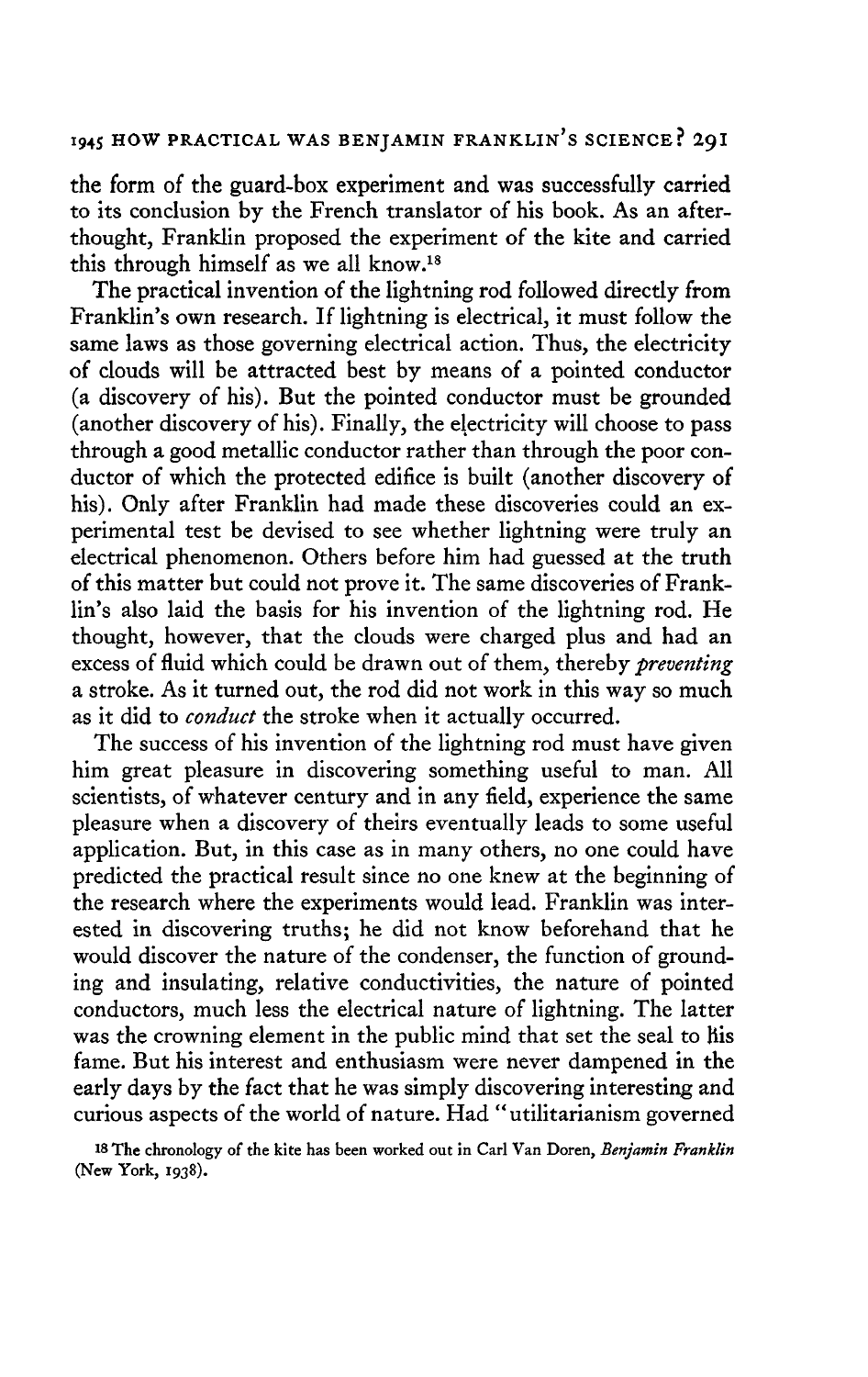Franklin's conception of science/' or had "a utilitarianism *par excellence* directed his scientific thought to the improvement of material conditions/' he would never have begun to investigate the subject of electricity at all. For this was a subject, when he began his investigations, of little, if any, practical use. Only one application of electrical knowledge was "known" at that time, the therapeutic use of the electrical shock in certain cases of paralysis and other bodily disorders. Franklin himself did not believe in this type of treatment and noted that the supposed cures came less from the shock than from the idea in the patient's mind that he would be so cured. Franklin could not have chosen any other subject so apparently without practical application as the field of electrostatics.

One of the most practical results of Franklin's career in the field of electricity is usually not noted. It is the fact that the spectacular success and fame arising from his work made possible his successful diplomatic career. At the time of the Revolution, Franklin was one of the most distinguished living scientists and one of the most well known.<sup>19</sup> His book on electricity had been published in ten editions in four languages: five in English, three in French (in two different translations), one in German, and one in Italian. He was a member of the two most important scientific societies in the world, the Royal Society (London) and the Academie Royale des Sciences (Paris); he was one of the eight "foreign associates" of the latter. Almost the entire scientific world accepted his theory of electricity and his book had become the *vade mecum* of electrical style;<sup>20</sup> all who wrote on that subject did so in terms of the words which he used in an electrical sense for the first time. His book, in the words of a contemporary, "bids fair to be handed down to posterity, as expressive of the true principles of electricity; just as the Newtonian philosophy is of the system of nature in general."<sup>21</sup> When Franklin went to the court of France, he was not an unknown man from an English colony; he was one of the best known living scientists and benefactors of the age!

<sup>19</sup> The relation of Franklin's fame and reputation as a scientist to his political and diplomatic career has been discussed in I. Bernard Cohen, "Benjamin Franklin as Scientist and Citizen." The American Scholar (1943), 474ff.

<sup>20</sup> *Cf.* Lois Margaret MacLaurin, *Franklin's Vocabulary* (Garden City, New York, 1928. Franklin Monographs).

**<sup>2</sup> 1 Joseph Priestley,** *The History and Present State of Electricity, with original experiments* (London, 1775), 1,193.